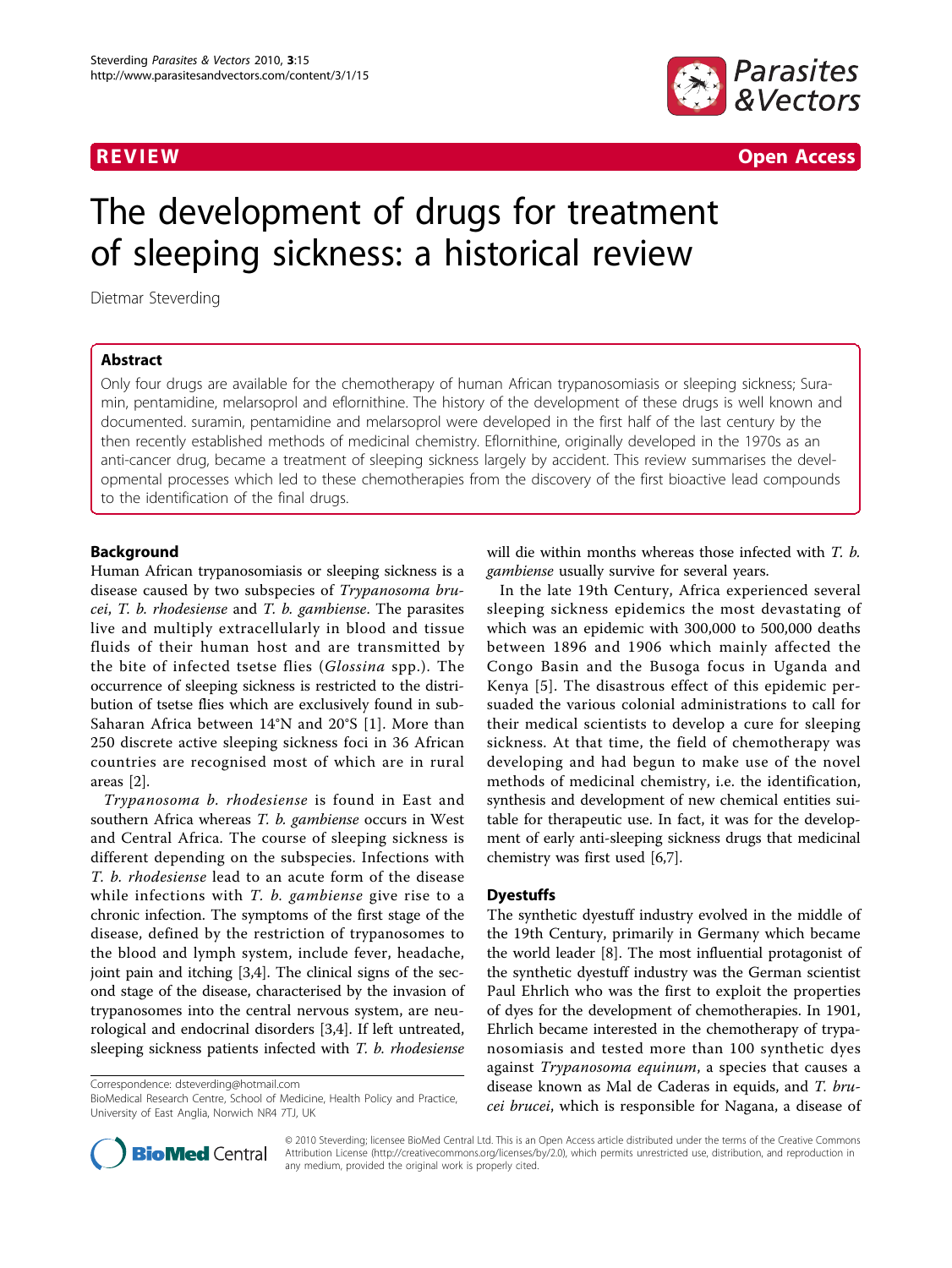cattle [\[9](#page-7-0)]. The only dye displaying trypanocidal activity was a benzopurpurine compound named Nagana Red (Fig. 1). When trypanosome-infected mice were treated with Nagana Red, parasites became undetectable in the animals for a short period and the treated mice survived 2 days longer than control mice (5/6 days versus 3/4 days). Ehrlich thought that the poor efficacy of Nagana Red was due to its low solubility which impaired the absorption of the drug into the bloodstream from the subcutaneous inoculation site. In 1903, Ludwig Benda working for Cassella Farbwerke near Frankfurt synthesised a derivative of Nagana Red, called Trypan Red (Fig. 1), with an extra sulphonic acid function and enhanced water solubility [\[10\]](#page-7-0). Trypan Red proved to be

<span id="page-1-0"></span>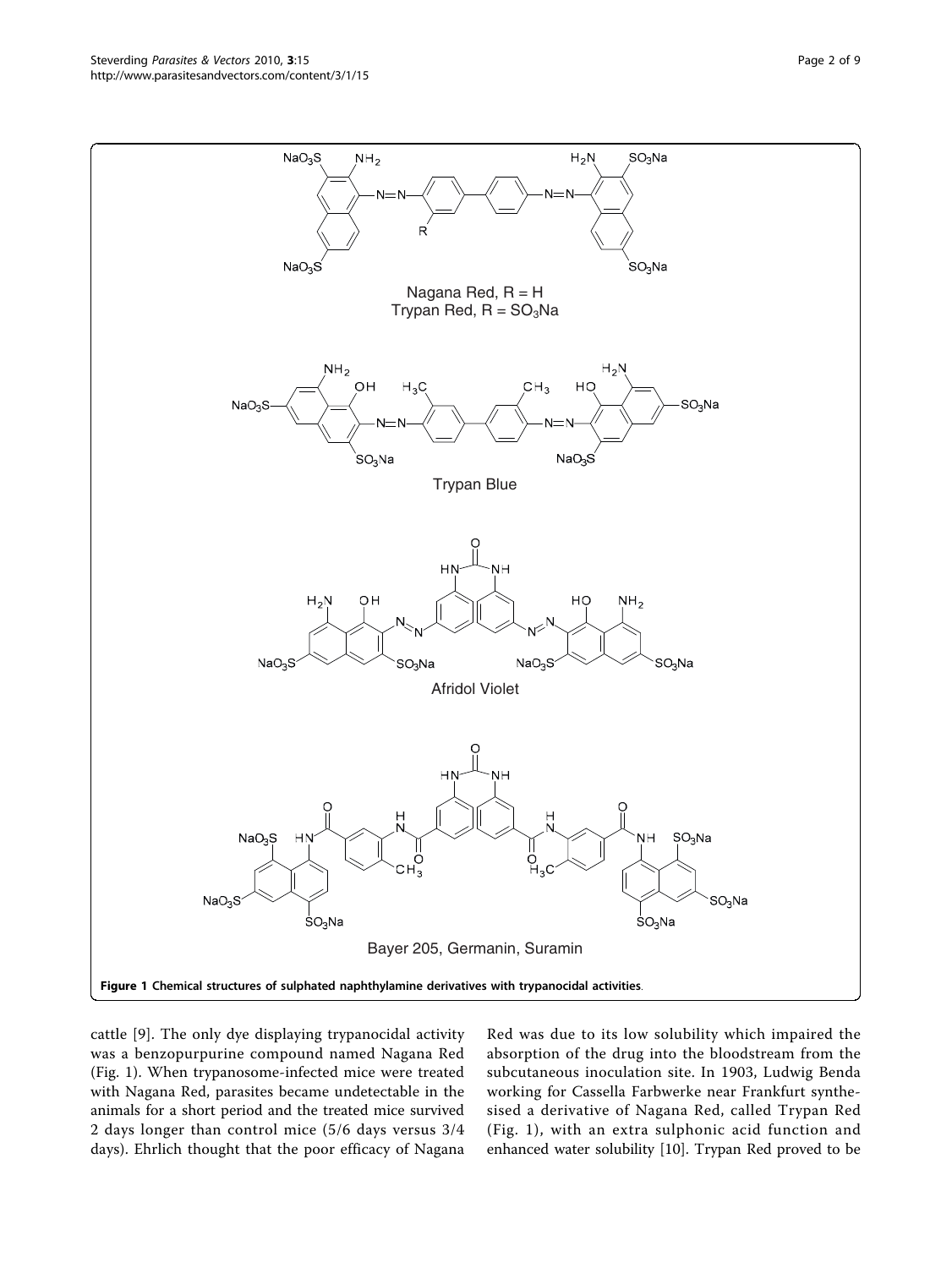both curative and prophylactic for T. equinum infections in mice [\[11](#page-7-0)] but not for infections with other trypanosome species [[12](#page-7-0)]. Ehrlich investigated another 50 derivatives of Trypan Red and the 7-amino derivative of the compound was tested by the German physician Robert Koch during an expedition in 1906 [[9\]](#page-7-0). However, the 7 amino derivative was not more effective than Trypan Red itself.

From 1906, the German Bayer pharmaceutical company supplied the French bacteriologist Maurice Nicolle and the French zoologist Felix Mesnil from the Pasteur Institute with benzopurpurine dyes to be tested for trypanocidal activities [[10\]](#page-7-0). One blue benzopurpurine derivative, Trypan Blue (Fig. [1](#page-1-0)), was found to be very effective in eliminating all trypanosomes from the blood of infected animals [[13,14\]](#page-7-0) but as the drug stained the skin of the animals bluish it was unacceptable for use in patients [[9,10\]](#page-7-0). For this reason Wilhelm Roehl a former assistant of Ehrlich who had joined the Bayer research group at Elberfeld in 1905, sought a colourless compounds with trypanocidal activities. The chemists Oskar Dressel and Richard Kothe of Roehl's team synthesised derivatives of Afridol Violet (Fig. [1](#page-1-0)), a naphthalene urea compound that was less colour-intensive but also less trypanocidal in screens carried out by Nicolle and Mesnil. Several derivatives, however, displayed better activity against trypanosomes than the parent compound. In 1917, after the synthesis and screening of more than 1000 naphthalene ureas, the breakthrough came in the form of Bayer 205 (Fig. [1](#page-1-0)), later named Germanin, a colourless compound that cured trypanosomiasis in both experimental animals and in humans [[15\]](#page-7-0). The Bayer Company understood the political importance of Bayer 205 for the commercial exploitation of African colonies and offered the formula of the drug to the British Government in exchange for the return of Germany's lost African territories [[16](#page-7-0)]. When the British declined the offer, the Bayer Company refused to disclose the chemical structure of the drug. Eventually, in 1924, the French pharmacist Ernest Fourneau published the structure of Bayer 205 [[17](#page-7-0)]. Four years later, the Bayer Company confirmed that Fourneau's structure was identical with that of Germanin. The drug was later renamed suramin and is still in use in the therapy of early-stage T. b. rhodesiense sleeping sickness.

## Arsenicals

In 1858, the Scottish missionary and explorer David Livingston had suggested the use of Fowler's Solution, a 1% aqueous solution of potassium arsenite, for the treatment of sleeping sickness [[18](#page-7-0)], although the causative agent of the disease was still unknown. In 1902, the French physician Charles Louis Alphonse Laveran (who had discovered the malaria parasite in 1880) together with Mesnil reported that sodium arsenite was effective in killing trypanosomes in infected laboratory animals. Although the parasites were quickly destroyed by sodium arsenite, they reappeared in the blood of the animals within a few days and caused their death [[19](#page-7-0)]. Two years later, the Canadian doctor Harold Wolferstan Thomas published a paper describing the successful therapy of animals experimentally infected with trypanosomes with the arsenical drug Atoxyl (aminophenyl arsonic acid; Fig. [2\)](#page-3-0) [[20\]](#page-7-0). The drug had already been synthesised in 1859 by the French biologist Antoine Béchamp and was claimed to be 40-50 times less toxic than arsenic acid [\[9](#page-7-0)]; hence the name Atoxyl. The original structure of Atoxyl, arsenic acid anilide, assigned by Béchamp was incorrect and it was Ehrlich and Alfred Bertheim, Ehrlich's chief organic chemist, who determined the correct structure as an amino derivative of phenyl arsenic acid [[6\]](#page-7-0) which was instrumental in the generation of new analogues (see below). During a trial to evaluate Atoxyl on sleeping sickness patients in East Africa, Robert Koch discovered that the compound was by no means nontoxic: about 2% of treated patients went blind through atrophy of the optic nerve [[9](#page-7-0)]. Based on this finding, Koch asked Ehrlich to synthesise derivatives of Atoxyl with reduced toxicity and improved efficacy. Bertheim synthesised a series of N-substituted Atoxyl derivatives. One such compound, acetylatoxyl or arsacetin (Fig. [2](#page-3-0)), was less toxic to mice, but when given in the high doses needed for therapy, the animals began to move uncontrollably in circles indicating that the vestibular nerve was damaged [[6](#page-7-0)]. This observation suggested that arsacetin might also cause blindness. In addition, Ehrlich found that arsacetin was ineffective in vitro and therefore assumed that the compound was metabolised into an active form, probably by a chemical reduction. To test his hypothesis, he asked Bertheim to synthesise the two possible types of reduction products from Atoxyl derivatives: arsenoxides and arsenobenzenes. Whereas the arsenoxides were toxic to both trypanosomes and the host, arsenobenzenes were less trypanocidal but still more potent than arsenoxides and less cytotoxic [[6](#page-7-0),[9\]](#page-7-0). This meant that arsenobenzenes could be administrated at sufficiently low doses to avoid the neurotoxicity problems. The most promising arsenobenzene turned out to be arsenophenylglycine (Fig. [2](#page-3-0)). When tested in humans in 1907 it proved to be safe and effective, except for a few patients who developed a severe and often fatal hypersensitivity reaction [\[6,9](#page-7-0)].

Ehrlich obtained another arsenobenzene, arsenophenol, by inserting a hydroxyl group in para position of the benzene ring of Atoxyl followed by reduction. This compound was highly effective against trypanosomes but prone to oxidation and difficult to purify. Based on his experience with chemotherapeutic dyes, Ehrlich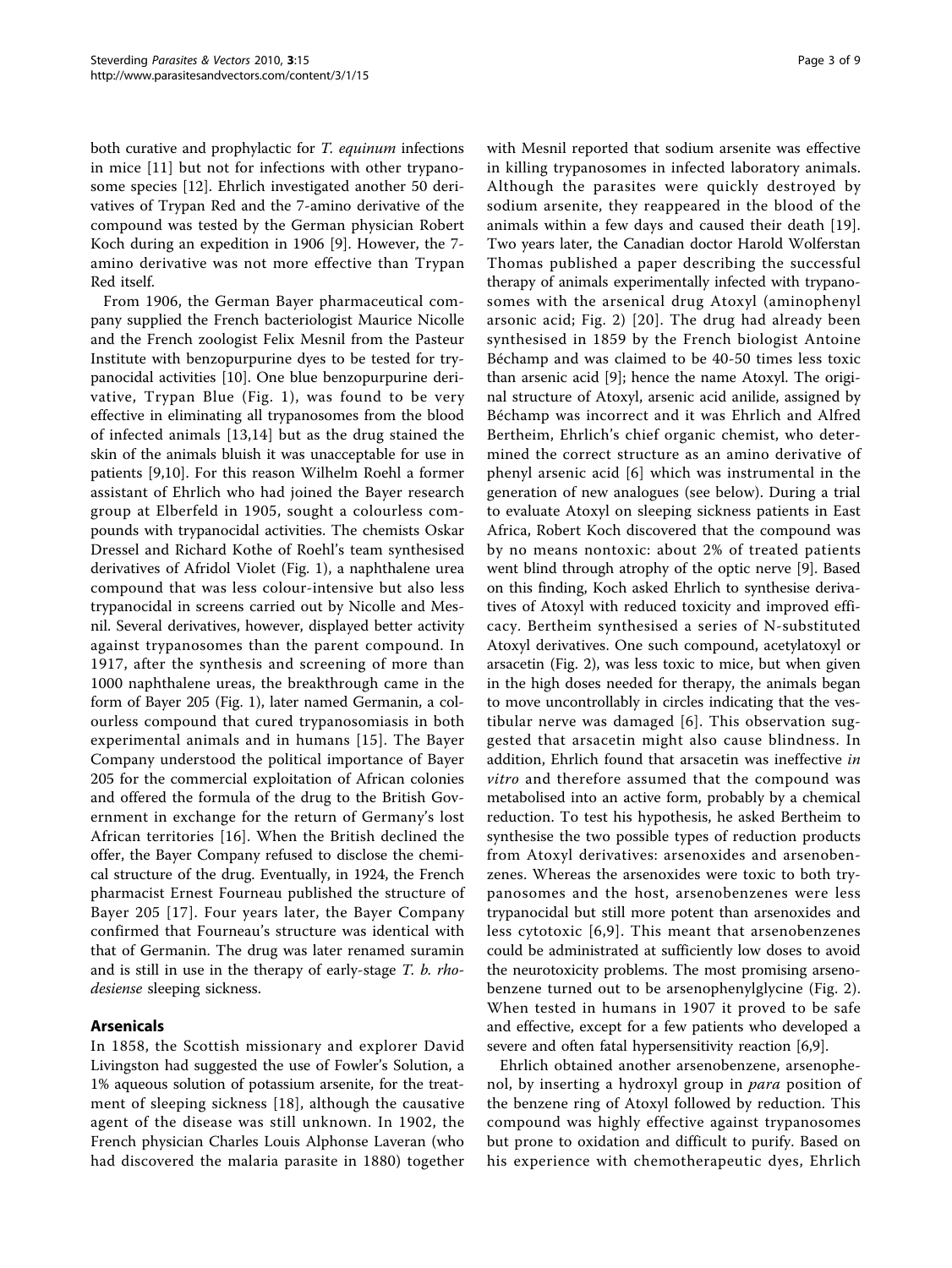<span id="page-3-0"></span>

knew that the addition of a substituent in ortho position to the hydroxyl group would enhance the chemotherapeutic activity. The introduction of an amino group led to the compound 606 or arsphenamine, which was synthesised by Bertheim in 1907 but which turned out to be ineffective against trypanosomes [\[6,9](#page-7-0)]. Interestingly, however, in 1909 Ehrlich and his colleague Sahachiro Hata, a Japanese bacteriologist, discovered that arsphenamine had excellent curative properties against

syphilis. It became the first truly effective drug for treatment of the disease and was marketed by Farbwerke Hoechst under the proprietary name Salvarsan, 'the arsenic that saves' [[6\]](#page-7-0).

In 1919, the American chemist Walter Jacobs and the American immunologist Michael Heidelberger reported the synthesis of tryparsamide (Fig. 2), a derivative of Atoxyl [[21](#page-7-0)]. As this compound was able to enter the central nervous system it was the first drug for treating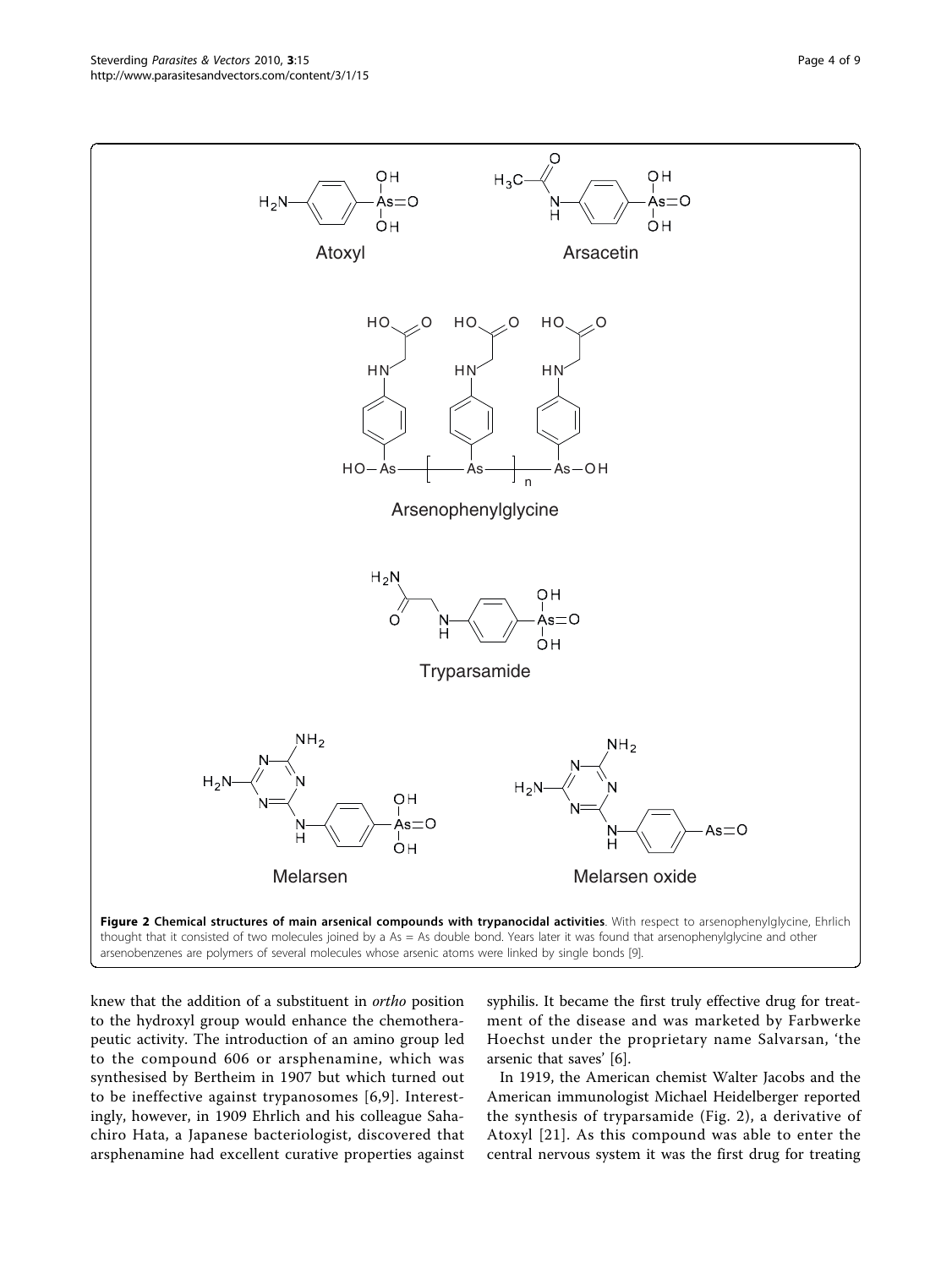the second stage of sleeping sickness alone or in combination with suramin. Although tryparsamide also caused damage to the optical nerve, it remained the drug of choice for chemotherapy of sleeping sickness until the early 1960s [\[21](#page-7-0)] and was also used in the treatment of animal trypanosomiasis [[22\]](#page-7-0).

In 1938, the Swiss pathologist, microbiologist and chemist Ernst Friedheim synthesised melarsen (Fig. [2\)](#page-3-0), a melamine derivative of Atoxyl [\[23\]](#page-7-0). Friedheim introduced the melamine moiety because he observed that all arsenicals with significant trypanocidal activity contain nitrogen in one form or another [\[24](#page-7-0)]. Although melarsen was less toxic than existing drugs, it was more expensive. Bearing in mind that trivalent arsenicals are much more potent than pentavalent arsenicals, Friedheim synthesised the trivalent analogue of melarsen, melarsen oxide (Fig. [2](#page-3-0)). This was very effective against trypanosomes but also very toxic [\[25\]](#page-7-0). Based on the observation that a diet of Swiss cheese improved the tolerability of melarsen oxide in some patients [[24\]](#page-7-0), Friedheim had the brilliant idea to combine the drug with dimercaprol, an arsenic antidote also known as British anti-Lewisite (BAL) developed during World War II to protect against poisoning by the arsenic gas, lewisite. The resulting product, melarsoprol (also known as Mel B) (Fig. [3](#page-5-0)), was 100 times less cytotoxic but only 2.5 times less trypanocidal than melarsen oxide [\[26](#page-7-0)]. Melarsoprol was introduced in 1949 for the treatment of sleeping sickness. The major advantage of melarsoprol over tryparsamide is that it does not show any toxic effect on the optic nerve. However, melarsoprol causes reactive encephalopathy in 5-10% of patients, with 1-5% mortality [[3](#page-6-0)]. Melarsoprol is still the only effective drug for chemotherapy of second stage of T. b. rhodesiense sleeping sickness.

## Diamidines

In 1929 it was shown for the first time that pathogenic trypanosomes use enormous amounts of sugar for their metabolism [\[27\]](#page-7-0); within 24 h they consume about twice their own mass of sugar. In 1935, this knowledge prompted the American bacteriologist Hildrus Poindexter to treat animals infected with Trypanosoma equiperdum, a trypanosome that causes Dourine or covering disease in horses, with insulin to reduce their blood glucose levels. He discovered that trypanosome-infected animals subjected to insulin treatment survived longer and with fewer parasites in the blood compared to controls [\[28](#page-7-0)]. In the same year, von Jancsó and von Jancsó and Schern and Artagaveytia-Allende independently found that the hypoglycaemic drug synthalin (Fig. [4](#page-6-0)) had trypanocidal action in mice and rats [[29](#page-7-0),[30\]](#page-7-0). In 1937, Yorke and Lourie at the Liverpool School of Tropical Medicine discovered that the anti-trypanosomal

effect of synthalin had nothing to do with lowering the blood glucose level in the infected animals but that synthalin itself was trypanocidal [[31\]](#page-7-0). When Harold King at the National Institute of Medical Research in London learnt about the trypanocidal action of synthalin, he synthesised and tested related compounds and found that diamidino-1,11- $n$ -undecane (Fig. [4](#page-6-0)) was particularly active against T. b. rhodeseinse in mice [[32\]](#page-7-0). Meanwhile, the English chemist Arthur James Ewins of the pharmaceutical company May and Baker prepared a large number of aromatic diamidines in which the polar amidine groups were separated by two phenyl groups rather than by a polymethylene group. Many of these compounds displayed trypanocidal activity, especially stilbamidine and pentamidine (Fig. [4](#page-6-0)) [[33,34](#page-7-0)]. Both compounds were also highly effective against human trypanosomiasis [[35](#page-7-0)]. Whereas stilbamidine was later abandoned, because it caused serious neurological effects in some patients [\[36,37\]](#page-7-0), pentamidine is still used for treatment of the first stage of T. b. gambiense sleeping sickness. Pentamidine is also used in the treatment of leishmaniasis and Pneumocystis jirovecii pneumonia, mostly in AIDS patients [\[38\]](#page-7-0).

In 1977, Das and Boykin reported on the trypanocidal activity of a series of novel aromatic diamidines, with DB75 (2,5-bis(4-aminophenyl)-furan; Fig. [4\)](#page-6-0) as the most trypanocidal compound active against T. b. rhodesiense in mice and rhesus monkeys [[39,40\]](#page-7-0). As DB75 is poorly absorbed across the gastrointestinal tract due to its positively charged amidine group, a prodrug, DB289 (2,5-bis (4-amidinophenyl)-furan-bis-O-methylamidoxime; Fig. [4\)](#page-6-0), was synthesised [[41](#page-7-0)]. DB289 was the first oral drug for treatment of first-stage sleeping sickness to enter clinical trials [[42\]](#page-7-0). However, an extended phase I study to complete the safety assessment for registration of DB289 for sleeping sickness revealed severe liver toxicity and delayed renal insufficiency [[42\]](#page-7-0). As a consequence, the program to develop DB289 as an oral drug for treatment of sleeping sickness was discontinued [[42\]](#page-7-0).

## Nifurtimox

Nifurtimox, a nitrofuran derivative (Fig. [5\)](#page-6-0), was developed in the 1960s by the Bayer Company. Its trypanocidal activity was empirically discovered and since 1967 it has been used for the treatment of Chagas disease caused by Trypanosoma cruzi in Latin America. The mode of action of nifurtimox is not clearly known but may be related to the generation of reactive oxygen species which damage cellular components such as DNA, membrane lipids and proteins [\[43](#page-7-0)]. Nifurtimox was also tried on compassionate grounds for treatment of sleeping sickness patients who were infected with melarsoprol-resistant T. b. gambiense. Small clinical trials showed that high dosage of nifurtimox was necessary to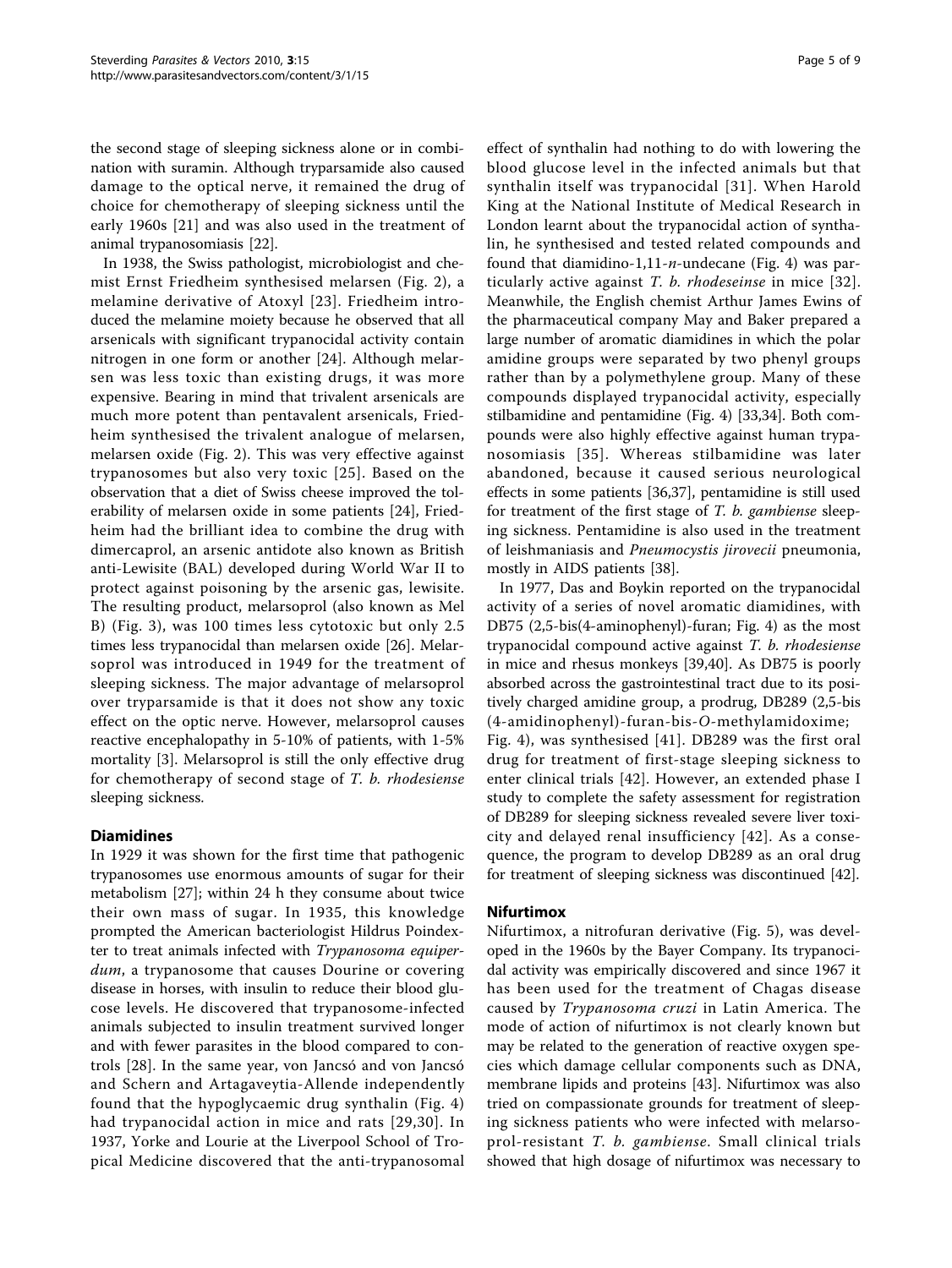<span id="page-5-0"></span>

achieve a cure [\[44,45](#page-7-0)]. More recently, nifurtimox has been evaluated together with eflornithine as combination therapy for treatment of late-stage T. b. gambiense sleeping sickness (see below).

# DFMO

Eflornithine ( $\alpha$ -difluoromethylornithine, DFMO, Fig. [6](#page-6-0)) was initially developed in the 1970s [\[46](#page-7-0)] as a potential anti-cancer drug [[47](#page-7-0)]. Eflornithine was one of several fluorinated analogues of amino acids that were rationally designed based on a predicted enzyme reaction to generate mechanism-based inhibitors of amino acid decarboxylase. It is a specific and irreversible suicide inhibitor of ornithine decarboxylase [[46](#page-7-0),[48\]](#page-7-0), the first enzyme involved in polyamine biosynthesis. Inhibition of ornithine decarboxylase results in the depletion of the polyamines putrescine and spermidine, with the consequence of a slowdown in cell proliferation. It also causes a loss of the unique antioxidant metabolite, trypanothione, which may also play a role in its selective action and also accounts for the known synergism with other drugs [[49\]](#page-7-0). The very rapid turnover rate of mammalian ornithine decarboxylase  $(t_{1/2} = 10-30$  min [[48](#page-7-0),[50\]](#page-7-0)), however, made DFMO ineffective as an anticancer drug.

In 1980, the American biologist Cyrus Bacchi heard about DFMO and tested the drug in a murine trypanosomiasis model and showed that DFMO cured mice infected with a virulent strain of T. b. brucei without any apparent toxic side effects [[51\]](#page-7-0). Based on this remarkable result, several clinical trials were carried out demonstrating that DFMO can cure second-stage T. b. gambiense sleeping sickness patients who were refractory to melarsoprol treatment [[52](#page-7-0)-[55\]](#page-7-0). The reason why DFMO is only active against  $T.$  b. gambiense is that the ornithine decarboxylase of this trypanosome species is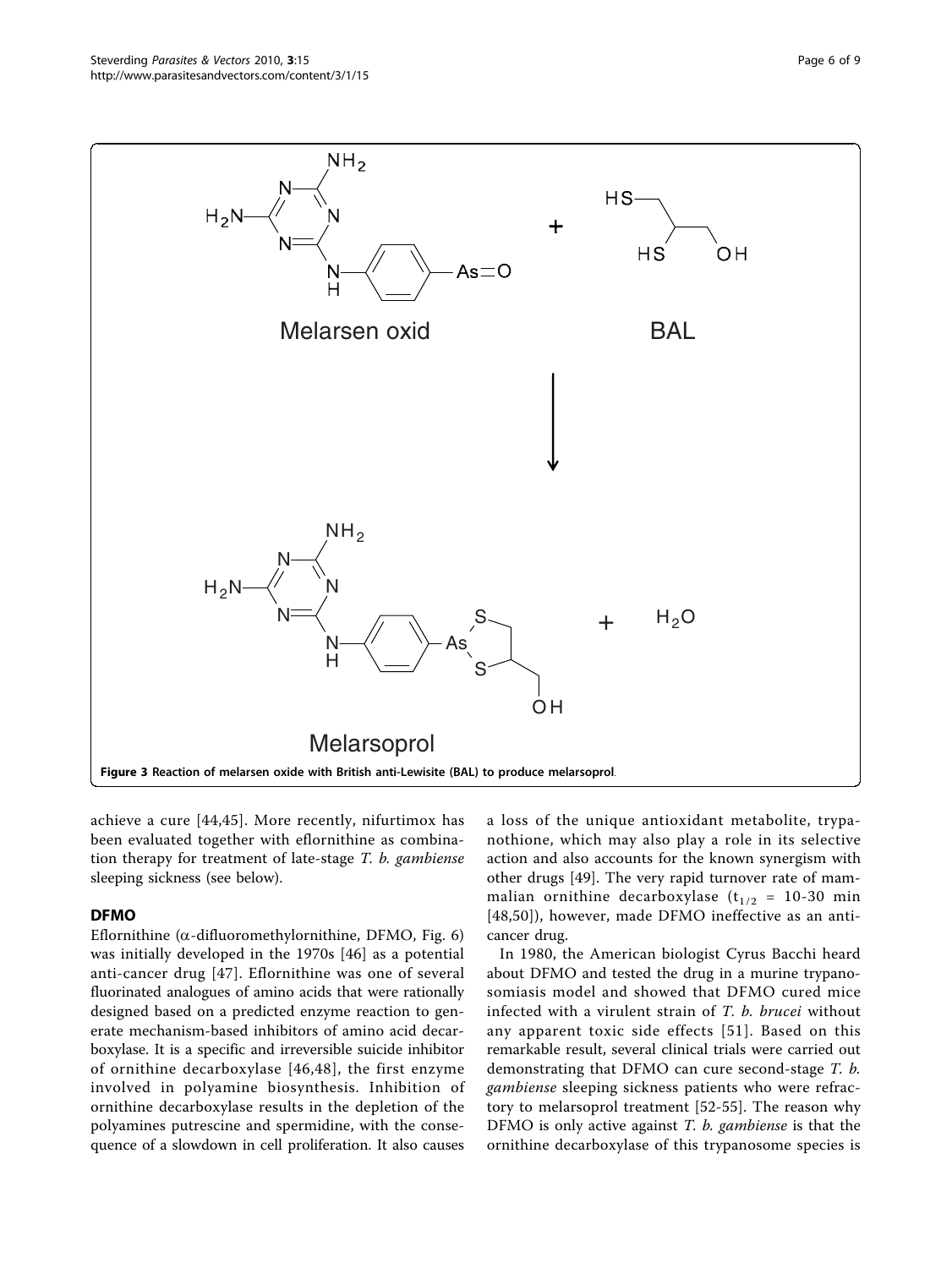<span id="page-6-0"></span>



very stable ( $t_{1/2}$  = 18-19 h) [\[56](#page-7-0)]. In contrast, the DFMO tolerance of T. b. rhodesiense is due to a faster turnover rate of the enzyme  $(t_{1/2} = 4.3 \text{ h})$  [[56](#page-7-0)]. In 1990, DFMO was approved for the treatment of human trypanosomiasis caused by T. b. gambiense [\[57\]](#page-7-0) and is currently the only treatment available for melarsoprol-refractory sleeping sickness.

In recent years, eflornithine has been tested in combination with nifurtimox in the treatment of second-stage T. b. gambiense sleeping sickness [[58](#page-7-0)-[60\]](#page-8-0). A recently completed multicentre, randomised, phase III trial



revealed that the efficacy of nifurtimox-eflornithine combination therapy is no worse than that of eflornithine monotherapy [[61](#page-8-0)]. However, this combination therapy represents a major advance in terms of making the treatment safer, cheaper and easier to administer [\[61\]](#page-8-0).

## Conclusion

The development of the anti-sleeping sickness drugs is an early example of the employment of medicinal chemistry, the stepwise application of structure-activity relationships in order to increase the trypanocidal activity of a lead compound and to simultaneously reduce toxic side effects by modifying its chemical structure. Rational drug design, the inventive process of finding new drugs based on the knowledge of a biological target, has so far produced only one drug for treatment of sleeping sickness, eflornithine, although this drug was initially developed as an anti-cancer agent. Thus, it seems that the traditional methods of medical chemistry may be more effective in the development of new chemotherapies for this important disease.

#### Acknowledgements

I thank Professor Frank Cox and Dr Kevin Tyler for critical reading of the manuscript.

#### Competing interests

The author declares that he has no competing interests.

Received: 18 January 2010 Accepted: 10 March 2010 Published: 10 March 2010

#### References

- 1. Molyneux DH, Pentreath V, Doua F: African trypanosomiasis in man. Manson's Tropical Diseases London: W.B. SaundersCook GC , 20 1996, 1171-1196.
- 2. World Health Organization: Control of human African trypanosomiasis: a strategy for the African region. 2005, AFRO, AFR/RC55/11.
- 3. Kuzoe FA: [Current situation of African trypanosomiasis.](http://www.ncbi.nlm.nih.gov/pubmed/7902654?dopt=Abstract) Acta Trop 1993, 54:153-162.
- 4. World Health Organization: African trypanosomiasis (sleeping sickness). World Health Organ Fact Sheet 2006, 25[9http://www.who.int/mediacentre/](http://www.who.int/mediacentre/factsheets/fs259/en/) [factsheets/fs259/en/.](http://www.who.int/mediacentre/factsheets/fs259/en/)
- 5. Steverding D: [The history of African trypanosomiasis.](http://www.ncbi.nlm.nih.gov/pubmed/18275594?dopt=Abstract) Parasit Vectors 2008, 1:3.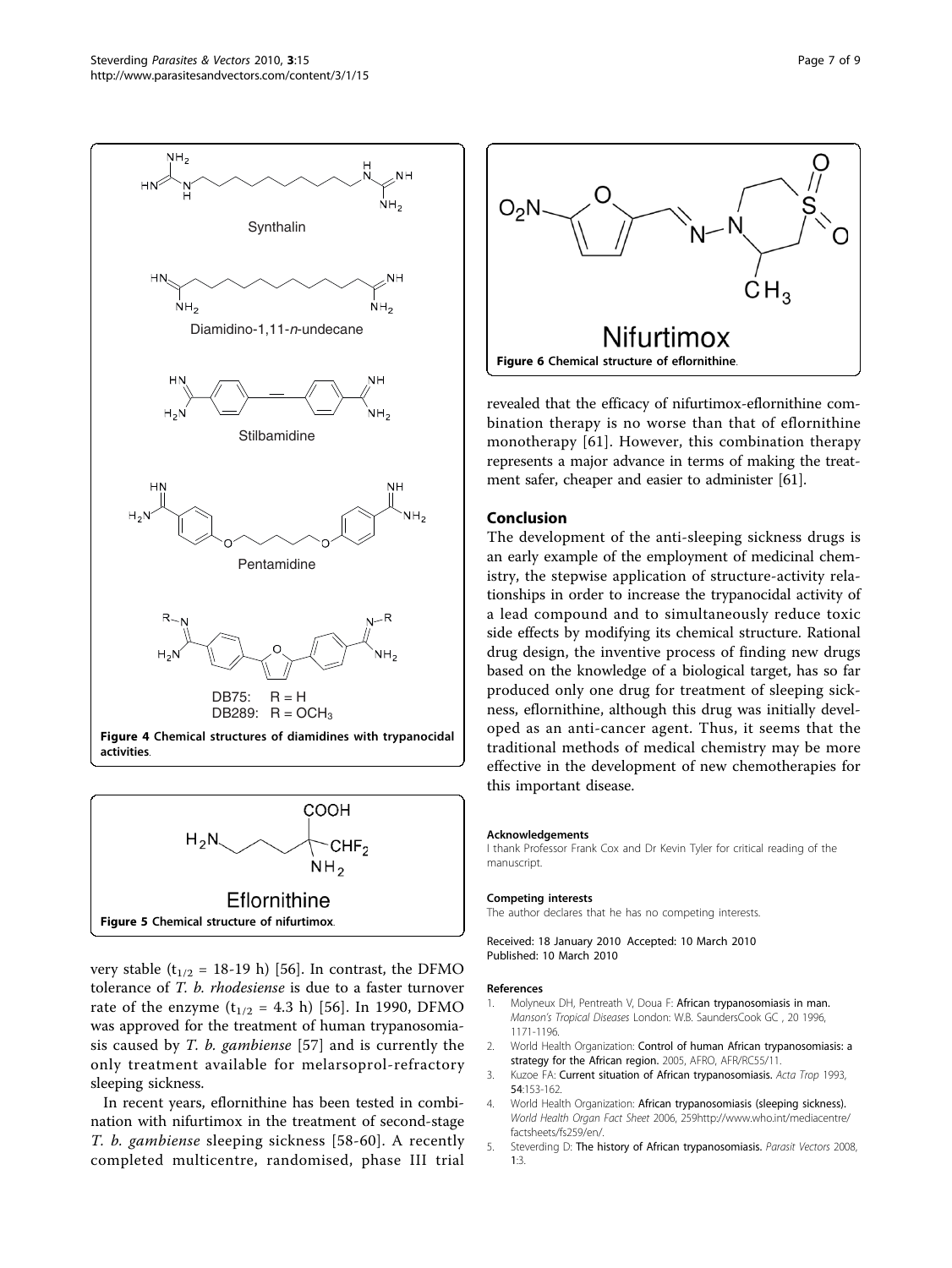- <span id="page-7-0"></span>6. Bosch F, Rosich L: [The contributions of Paul Ehrlich to Pharmacology: a](http://www.ncbi.nlm.nih.gov/pubmed/18679046?dopt=Abstract) [tribute on the occasion of the centenary of his Nobel Prize.](http://www.ncbi.nlm.nih.gov/pubmed/18679046?dopt=Abstract) Pharmacology 2008, 82:171-179.
- 7. Williamson J: Review of chemotherapeutic and chemoprophylactic agents. The African trypanosomiasis London: Allen & UnwinMulligan HW 1970, 125-221.
- 8. Travis AS: The rainbow makers: the origins of the synthetic dyestuff industry in Western Europe Bethlehem, PA: Lehigh University Press 1993.
- Sneader W: Drug discovery: a history Chichester: John Wiley 2005. 10. Travis AS: Paul Ehrlich: a hundred years of chemotherapy 1891-1991. Biochemist 1991, 13:9-12.
- 11. Ehrlich P, Shiga K: Farbentherapeutische Versuche bei Trypanosomenerkrankung. Berl Klin Wochenschr 1904, 41:329-332, 362-365.
- 12. Ehrlich P: Chemotherapeutische Trypanosomen-Studien. Berl Klin Wochenschr 1907, 44:233-236, 280-283, 310-314, 341-344.
- 13. Nicolle M, Mesnil F: Traitement des trypanosomiases par les couleurs de benzidine. Premiére partie - etude chemique. Ann Inst Pasteur 1906, 20:417-448.
- 14. Mesnil F, Nicolle M: Traitement des trypanosomiases par les couleurs de benzidine. Second partie - etude expérimentale. Ann Inst Pasteur 1906, 20:513-538.
- 15. Dressel J, Oesper RE: The discovery of Germanin by Oskar Dressel and Richard Kothe. J Chem Edu 1961, 38:620-621.
- 16. Pope JW: Synthetic therapeutic agents. Br Med J 1924, 1:413-414.
- 17. Fourneau E, Tréfouël J, Vallée J: Recherches de chimiothérapie dans la série du 205 Bayer. Urées des acides
- aminobenzoylaminonaphtaléniques. Ann Inst Pasteur 1924, 38:81-114. 18. Livingston D: Arsenic as a remedy for tsetse bite. Br Med J 1858, 70:360-361.
- 19. Lavaran A, Mesnil F: Trypanosomes et Trypanosomiases Paris: Masson et Cie 1904.
- 20. Thomas HW: The experimental treatment of trypanosomiasis in animals. Proc Roy Soc Ser B 1905, 76:589-591.
- 21. Jacobs WA, Heidelberger M: Aromatic arsenic compounds v. Nsubstituted glycylarsanilic acids. J Am Chem Soc 1919, 41:1809-1821.
- 22. Vickerman K: Landmarks in trypanosome research. Trypanosomiasis and Leishmaniasis. Biology and Control Wallingford, Oxon: CAB InternationalHide G, Mottram JC, Coombs GH, Holmes PH 1997, 1-37.
- 23. Friedheim EA: L'acide triazine-arsinique dans le traitement de la maladie du sommeil. Ann Inst Pasteur 1940, 65:108-118.
- 24. Friedheim EA: [Some approaches to the development of](http://www.ncbi.nlm.nih.gov/pubmed/13650482?dopt=Abstract) [chemotherapeutic compounds.](http://www.ncbi.nlm.nih.gov/pubmed/13650482?dopt=Abstract) Ann Trop Med Parasitol 1959, 53:1-9.
- 25. Friedheim EA: [Melarsen oxide in the treatment of human](http://www.ncbi.nlm.nih.gov/pubmed/18110349?dopt=Abstract) [trypanosomiasis.](http://www.ncbi.nlm.nih.gov/pubmed/18110349?dopt=Abstract) Ann Trop Med Parasitol 1948, 42:357-363.
- 26. Friedheim EA: [Mel B in the treatment of human trypanosomiasis.](http://www.ncbi.nlm.nih.gov/pubmed/18116843?dopt=Abstract) Am J Trop Med Hyg 1949, 29:173-180.
- 27. Yorke W, Adams ARD, Murgatroyd F: Studies in chemotherapy. I. A method for maintaining pathogenic trypanosomes alive in vitro at 37°C. for 24 hours. Ann Trop Med Parasitol 1929, 23:501-518.
- 28. Poindexter HA: Further observations on the relation of certain carbohydrates to Trypanosoma equiperdum metabolism. J Parasitol 1935, 21:292-301.
- 29. von Jancsó N, von Jancsó H: Chemotherapeutische Wirkung und Kohlehydratstoffwechsel: die Heilwirkung von Guanidinderivaten auf die Trypanosomeninfektion. Z Immunitätsforsch Exper Ther 1935, 86:1-30.
- 30. Schern K, Artagaveytia-Allende R: Zur glykopriven Therapie und Prophylaxe mit sowohl toxisch als auch atoxisch wirkenden Substanzen bei der experimentellen Trypanosomen- und Treponemeninfektion. Z Immunitätsforsch Exper Ther 1936, 89:21-64.
- 31. Lourie EM, Yorke W: Studies in chemotherapy. XVI. The trypanocidal action of synthalin. Ann Trop Med Parasitol 1937, 31:435-445.
- 32. King H, Lourie EM, Yorke W: Studies in chemotherapy. XIX. Further report on new trypanocidal substances. Ann Trop Med Parasitol 1938, 32:177-192.
- 33. Lourie EM, Yorke W: Studies in chemotherapy. XXI. The trypanocidal action of certain aromatic diamidines. Ann Trop Med Parasitol 1939, 33:289-304.
- 34. Ashley JN, Barber HJ, Ewins AJ, Newbery G, Self ADH: A chemotherapeutic comparison of the trypanocidal action of some aromatic diamidines. J Chem Soc (London) 1942, 103-116.
- 35. Lourie EM: Treatment of sleeping sickness in Sierra Leone. Ann Trop Med Parasitol 1942, 36:113-131.
- 36. Napier LE, Sen Gupta PC: A peculiar neurological sequel to administration of 4:4'-diamidino-diphenyl-ethylene (M&B 744). Indian Med Gaz 1942, 77:71-74.
- 37. Collard PJ, Hargreaves WH: Neuropathy after stilbamidine treatment of Kala-Azar. Lancet 1947, 250:686-688.
- 38. Soeiro MNC, De Souza EM, Stephens CE, Boykin DW: [Aromatic diamidines](http://www.ncbi.nlm.nih.gov/pubmed/16050790?dopt=Abstract) [as antiparasitic agents.](http://www.ncbi.nlm.nih.gov/pubmed/16050790?dopt=Abstract) Expert Opin Investig Drugs 2005, 14:957-972.
- 39. Das BP, Boykin DW: [Synthesis and antiprotozoal activity of 2,5-bis\(4](http://www.ncbi.nlm.nih.gov/pubmed/321783?dopt=Abstract) [guanylphenyl\)furans.](http://www.ncbi.nlm.nih.gov/pubmed/321783?dopt=Abstract) J Med Chem 1977, 20:531-536.
- 40. Steck EA, Kinnamon KE, Davidson DE Jr, Duxbury RE, Johnson AJ, Masters RE: Trypanosoma rhodesiense[: evaluation of the antitrypanosomal](http://www.ncbi.nlm.nih.gov/pubmed/7056341?dopt=Abstract) [action of 2,5-bis\(4-guanylphenyl\)furan dihydrochloride.](http://www.ncbi.nlm.nih.gov/pubmed/7056341?dopt=Abstract) Exp Parasitol 1982, 53:133-144.
- 41. Boykin DW, Kumar A, Hall JE, Bender BC, Tidwell RR: Anti-pneumocystis activity of bis-amidoximes and bis-O-alkylamidoximes prodrugs. Bioorg Med Chem Lett 1996, 6:3017-3020.
- 42. Wenzler T, Boykin DW, Ismail MA, Hall JE, Tidwell RR, Brun R: [New](http://www.ncbi.nlm.nih.gov/pubmed/19620327?dopt=Abstract) [treatment option for second-stage African sleeping sickness:](http://www.ncbi.nlm.nih.gov/pubmed/19620327?dopt=Abstract) in vitro and in vivo [efficacy of aza analogs of DB289.](http://www.ncbi.nlm.nih.gov/pubmed/19620327?dopt=Abstract) Antimicrob Agents Chemother 2009, 53:4185-4192.
- 43. Docampo R, Moreno SN, Stoppani AO, Leon W, Cruz FS, Villalta F, Muniz RF: [Mechanism of nifurtimox toxicity in different forms of](http://www.ncbi.nlm.nih.gov/pubmed/7023488?dopt=Abstract) Trypanosoma [cruzi](http://www.ncbi.nlm.nih.gov/pubmed/7023488?dopt=Abstract). Biochem Pharmacol 1981, 30:1947-1951.
- 44. Pépin J, Milord F, Mpia B, Meurice F, Ethier L, DeGroof D, Bruneel H: [An](http://www.ncbi.nlm.nih.gov/pubmed/2694491?dopt=Abstract) [open clinical trial of nifurtimox for arseno-resistant](http://www.ncbi.nlm.nih.gov/pubmed/2694491?dopt=Abstract) Trypanosoma brucei gambiense [sleeping sickness in central Zaire.](http://www.ncbi.nlm.nih.gov/pubmed/2694491?dopt=Abstract) Trans R Soc Trop Med Hyg 1989, 83:514-517.
- 45. Pépin J, Milord F, Meurice F, Ethier L, Loko L, Mpia B: [High-dose nifurtimox](http://www.ncbi.nlm.nih.gov/pubmed/1412646?dopt=Abstract) for arseno-resistant [Trypanosoma brucei gambiense](http://www.ncbi.nlm.nih.gov/pubmed/1412646?dopt=Abstract) sleeping sickness: an [open trial in central Zaire.](http://www.ncbi.nlm.nih.gov/pubmed/1412646?dopt=Abstract) Trans R Soc Trop Med Hyg 1992, 86:254-256.
- 46. Metcalf BW, Bey P, Danzin C, Jung MJ, Casara P, Vevert JP: Catalytic irreversible inhibition of mammalian ornithine decarboxylase (E.C. 4.1.1.17) by substrate and product analogues. J Am Chem Soc 1978, 100:2551-2553.
- 47. Meyskens FL Jr, Gerner EW: [Development of difluoromethylornithine](http://www.ncbi.nlm.nih.gov/pubmed/10353725?dopt=Abstract) [\(DFMO\) as a chemopreventive agent.](http://www.ncbi.nlm.nih.gov/pubmed/10353725?dopt=Abstract) Clin Cancer Res 1999, 5:945-951.
- Oredsson S, Anehus S, Heby Ο: Inhibition of cell proliferation by DL-αdifluoromethylornithine, a catalytic irreversible inhibitor of ornithine decarboxylase. Acta Chem Scan 1980, 34B:457-458.
- 49. Fairlamb AH: [Chemotherapy of human African trypanosomiasis: current](http://www.ncbi.nlm.nih.gov/pubmed/14580959?dopt=Abstract) [and future prospects.](http://www.ncbi.nlm.nih.gov/pubmed/14580959?dopt=Abstract) Trends Parasitol 2003, 19:488-494.
- 50. Tabor CW, Tabor H: [Polyamines.](http://www.ncbi.nlm.nih.gov/pubmed/6206782?dopt=Abstract) Annu Rev Biochem 1984, 53:749-790.
- 51. Bacchi CJ, Nathan HC, Hutner SH, McCann PP, Sjoerdsma A: [Polyamine](http://www.ncbi.nlm.nih.gov/pubmed/6775372?dopt=Abstract) [metabolism: a potential therapeutic target in trypanosomes.](http://www.ncbi.nlm.nih.gov/pubmed/6775372?dopt=Abstract) Science 1980, 210:332-334.
- 52. Van Nieuwenhove S, Schechter PJ, Declercq J, Boné G, Burke J, Sjoerdsma A: [Treatment of gambiense sleeping sickness in the Sudan](http://www.ncbi.nlm.nih.gov/pubmed/3938090?dopt=Abstract) with oral DFMO (DF- $\alpha$ [-difluoromethylornithine\), an inhibitor of ornithine](http://www.ncbi.nlm.nih.gov/pubmed/3938090?dopt=Abstract) [decarboxylase; first field trial.](http://www.ncbi.nlm.nih.gov/pubmed/3938090?dopt=Abstract) Trans R Soc Trop Med Hyg 1985, 79:692-698.
- 53. Doua F, Boa FY, Schechter PJ, Miézan TW, Diai D, Sason SR, De Raadt P, Haegele KD, Sjoerdsma A, Konian K: [Treatment of human late stage](http://www.ncbi.nlm.nih.gov/pubmed/3120607?dopt=Abstract) [gambiense trypanosomiasis with](http://www.ncbi.nlm.nih.gov/pubmed/3120607?dopt=Abstract)  $\alpha$ -difluoromethylornithine [\(eflornithine\): efficacy and tolerance in 14 cases in Côte d](http://www.ncbi.nlm.nih.gov/pubmed/3120607?dopt=Abstract)'Ivoire. Am J Trop Med Hyg 1987, 37:525-533.
- 54. Pépin J, Milord F, Guern C, Schechter PJ: Difluoromethylornithine for arseno-resistant Trypanosoma brucei gambiense sleeping sickness. Lancet 1987, 330:1431-1433.
- 55. Eozenou P, Jannin J, Ngampo S, Carme B, Tell GP, Schechter PJ: [Essai de](http://www.ncbi.nlm.nih.gov/pubmed/2507863?dopt=Abstract) [traitement de la trypanosomiase à](http://www.ncbi.nlm.nih.gov/pubmed/2507863?dopt=Abstract) Trypanosoma brucei gambiense par l'[Eflornithine en République Populaire du Congo.](http://www.ncbi.nlm.nih.gov/pubmed/2507863?dopt=Abstract) Med Trop (Mars) 1989, 49:149-154.
- 56. Iten M, Mett H, Evans A, Enyaru JCK, Brun R, Kaminsky R: [Alterations in](http://www.ncbi.nlm.nih.gov/pubmed/9303385?dopt=Abstract) [ornithine decarboxylase characteristics account for tolerance of](http://www.ncbi.nlm.nih.gov/pubmed/9303385?dopt=Abstract) [Trypanosoma brucei rodesiense](http://www.ncbi.nlm.nih.gov/pubmed/9303385?dopt=Abstract) to  $D,L-\alpha$ -difluoromethylornithine. Antimicrob Agents Chemother 1997, 41:1922-1925.
- 57. Nightingale SL: [Drug for sleeping sickness approved.](http://www.ncbi.nlm.nih.gov/pubmed/1995961?dopt=Abstract) JAMA 1991, 265:1229.
- 58. Priotto G, Fogg C, Balasegaram M, Erphas O, Louga A, Checchi F, Ghabri S, Piola P: [Three drug combinations for late-stage](http://www.ncbi.nlm.nih.gov/pubmed/17160135?dopt=Abstract) Trypanosoma brucei gambiense [sleeping sickness: a randomized clinical trial in Uganda.](http://www.ncbi.nlm.nih.gov/pubmed/17160135?dopt=Abstract) PLoS Clin Trials 2006, 1:e39.